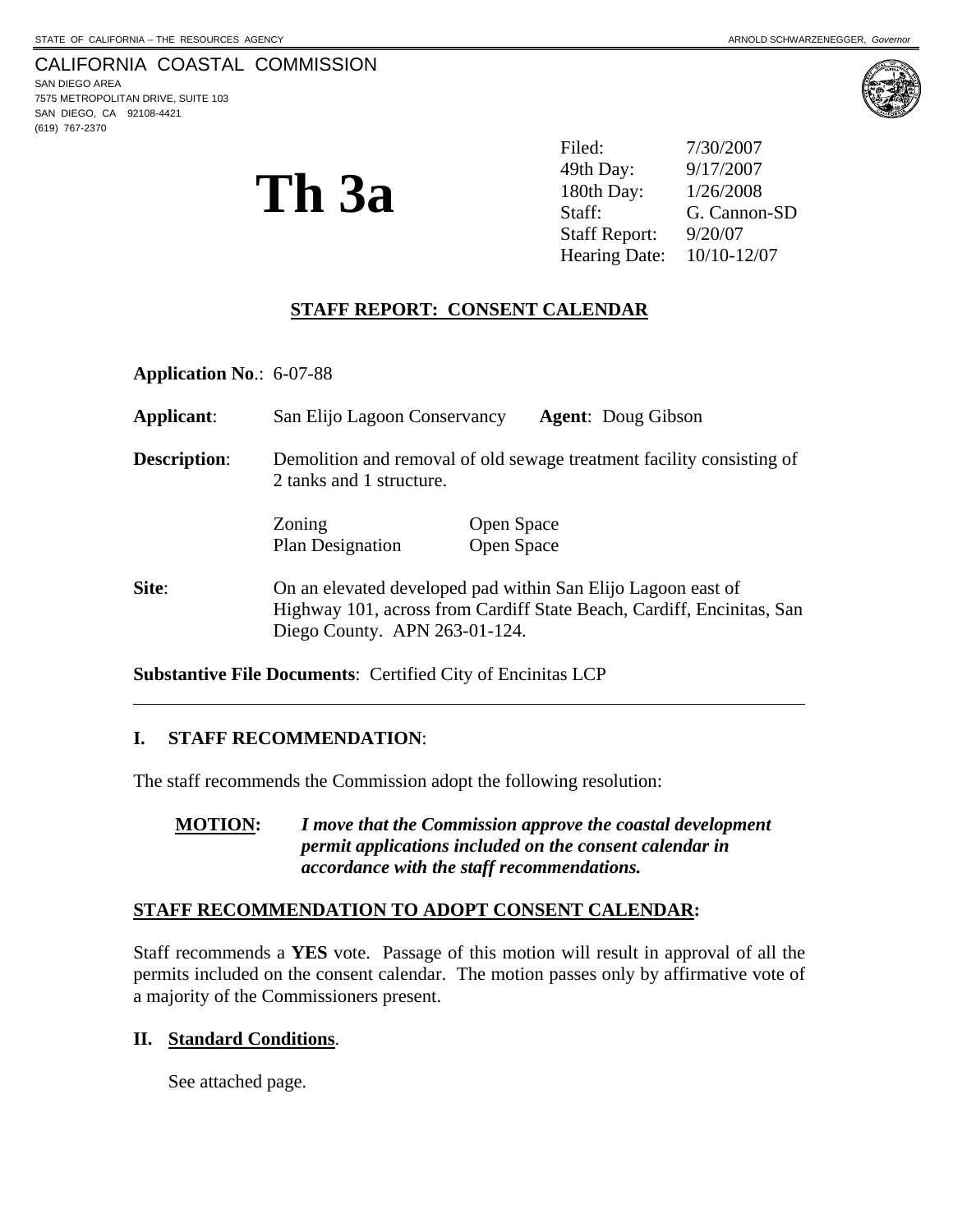# **III. Special Conditions**.

The permit is subject to the following conditions:

 **1. Demolition BMP's and Debris Removal**. **PRIOR TO ISSUANCE OF THE COASTAL DEVELOPMENT PERMIT**, the applicant shall submit for the review and written approval of the Executive Director, a BMP/debris removal plan that conforms to the following requirements:

- 1. No demolition materials, debris, or waste shall be placed or stored where it may enter sensitive habitat, receiving waters or a storm drain, or be subject to wave, wind, rain, or tidal erosion and dispersion.
- 2. No demolition equipment, materials, or activity shall be placed in or occur in any location that would result in impacts to ESHA, wetlands or their buffers.
- 3. Any and all debris resulting from demolition or construction activities shall be removed from the project site within 24 hours of completion of the project.
- 4. Demolition debris and sediment shall be removed from work areas each day that demolition occurs to prevent the accumulation of sediment and other debris that may be discharged into coastal waters.
- 5. All trash and debris shall be disposed in the proper trash and recycling receptacles at the end of every construction day.
- 6. The applicant shall provide adequate disposal facilities for solid waste, including excess concrete, produced during demolition.
- 7. Debris shall be disposed of at a legal disposal site or recycled at a recycling facility. If the disposal site is located in the coastal zone, a coastal development permit or an amendment to this permit shall be required before disposal can take place unless the Executive Director determines that no amendment or new permit is legally required.
- 8. All stock piles and demolition materials shall be covered, enclosed on all sides, shall be located as far away as possible from drain inlets and any waterway, and shall not be stored in contact with the soil
- 9. Machinery and equipment shall be maintained and washed in confined areas specifically designed to control runoff. Thinners or solvents shall not be discharged into sanitary or storm sewer systems.
- 10. The discharge of any hazardous materials into any receiving waters shall be prohibited.
- 11. Spill prevention and control measures shall be implemented to ensure the proper handling and storage of petroleum products and other demolition materials. Measures shall include a designated fueling and vehicle maintenance area with appropriate berms and protection to prevent any spillage of gasoline or related petroleum products or contact with runoff. The area shall be located as far away from the receiving waters and storm drain inlets as possible.
- 12. Best Management Practices (BMPs) and Good Housekeeping Practices (GHPs) designed to prevent spillage and/or runoff of demolition-related materials, and to contain sediment or contaminants associated with demolition activity, shall be implemented prior to the on-set of such activity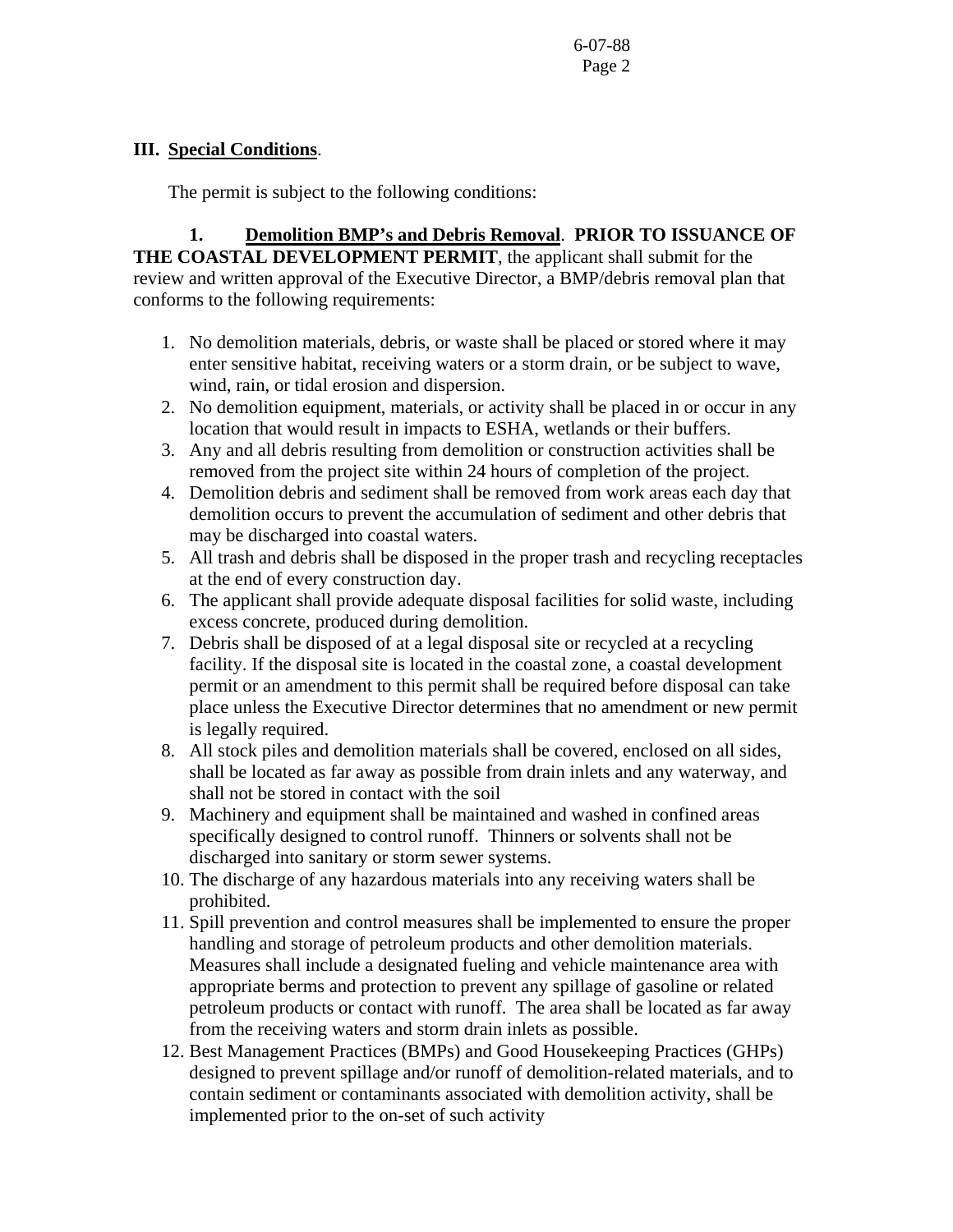- 13. All BMPs shall be maintained in a functional condition throughout the duration of the project.
- 14. Demolition shall not occur during rainy (wet) weather. Local weather forecasts shall be consulted prior to scheduling demolition, and demolition shall only be scheduled when there is no precipitation anticipated for at least 72 hours.

The permittee shall undertake development in accordance with the approved final plans. Any proposed changes to the approved final plans shall be reported to the Executive Director. No changes to the approved final plans shall occur without a Commission amendment to this coastal development permit unless the Executive Director determines that no amendment is legally required.

 2. Timing of Construction.No construction involving the use of heavy equipment or equipment that results in noise levels that exceed 60 decibels shall occur during the nesting season of the California Gnatcatcher or other endangered bird species unless first obtaining approval in writing from the California Department of Fish and Game (CDFG) and U. S. Fish and Wildlife Service (Service).

The permittee shall undertake development in accordance with the approved timing restrictions. Any proposed changes to the timing restrictions shall be reported to the Executive Director. No changes to the timing restrictions shall occur without an amendment to this coastal development permit unless the Executive Director determines that no amendment is legally required.

#### **IV. Findings and Declarations.**

The Commission finds and declares as follows:

**A. Detailed Project Description**. The proposed development involves the demolition and removal of two large above ground sewage treatment tanks and an approximately 36 sq. ft. concrete structure that are remnants from the abandoned Solana Beach Oxidation Treatment Plant. The applicant proposes to use an excavator to demolish the structures and to break up large pieces which will placed in dump trucks for deposition to a recycling facility. The structures are located on a largely elevated dirt flat pad within the lagoon. Although some non-native ornamental trees are located on the developed pad, no native or environmentally sensitive plants occur on the developed pad and none will be impacted directly or indirectly as a result of the proposed development. Access to the site will occur on an existing dirt access road. The project site is currently available for the public to access via the existing dirt road that crosses into the lagoon area and the public routinely uses the road as a jogging and hiking trail. The development is proposed to take approximately 7 days and is scheduled to occur in October or November of 2007 so as to avoid noise impacts during the nesting season of any bird species. The existing developed pad is currently protected by post-construction BMP's installed as part of the Commission approved directionally drilled sewer forcemain project that originated on the subject developed pad (Ref. 6-06-38/City of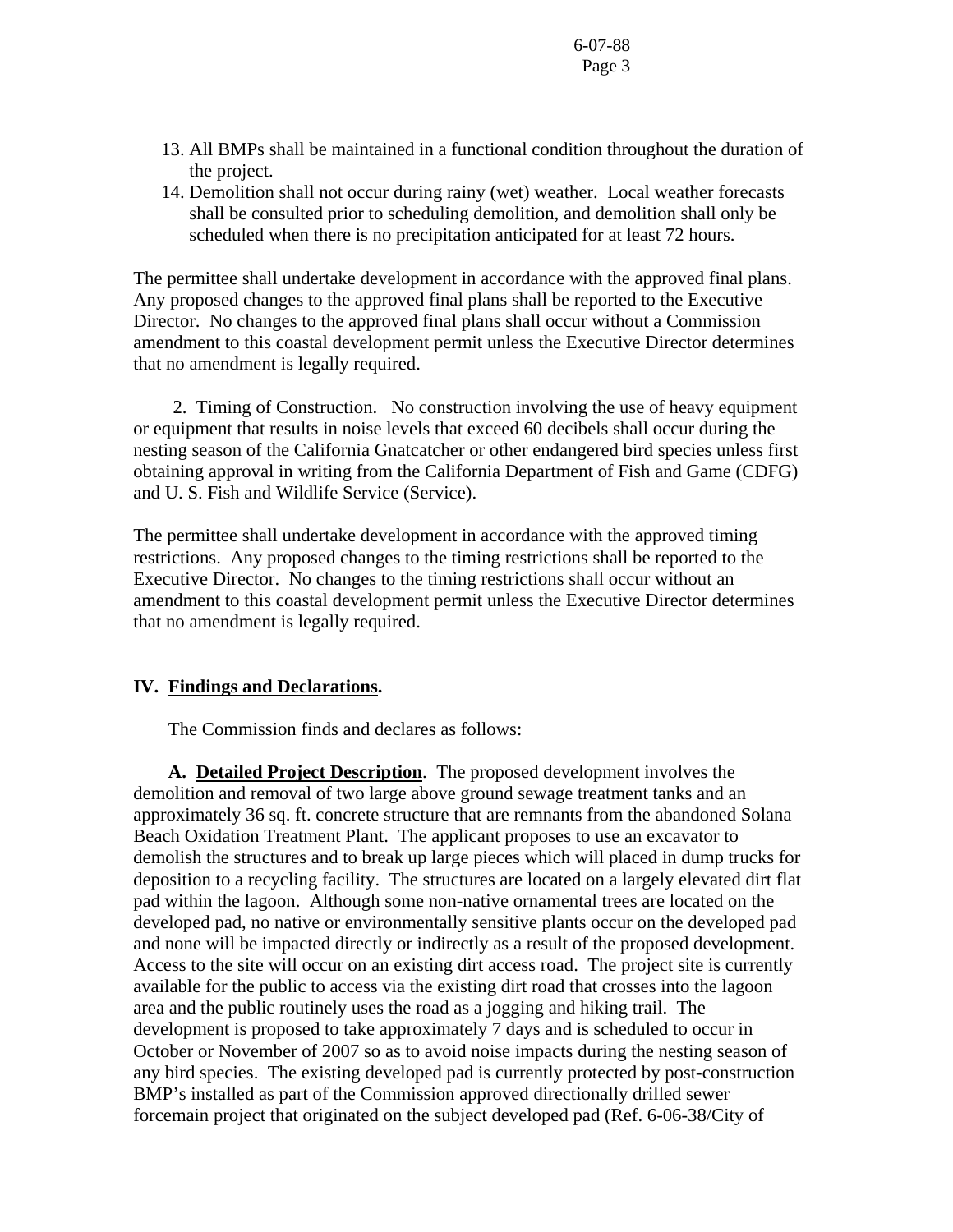Solana Beach). In addition, to assure the proposed demolition work does not adversely the lagoon environment, Special Condition #1 has been attached which requires submission of a BMP plan that includes a requirement to monitor weather conditions so that work does not occur if rain is forecast. In addition, in the event, the project becomes delayed, Special Condition #2 prohibits work from occurring during the nesting season of any endangered bird species unless written approval is first obtained from the Department of Fish and Game and U.S. Fish and Wildlife Service.

The proposed development is located within the City of Encinitas; however, it is located within the Commission's area of original jurisdiction and as such, the standard of review is Chapter 3 policies of the Coastal Act, with the City's LCP used as guidance.

 **B. Biological Resources**. Coastal Act policies 30240 and 30251 restrict the alteration of natural landforms and protect sensitive habitats. Section 30231 of the Coastal Act requires that coastal waters are protected and runoff minimized.

The proposed development will not have an adverse impact on any sensitive habitat, and, as conditioned, will not result in erosion or adverse impacts to water quality, as adequate temporary erosion controls (construction BMPs) will be provided. Thus, the project is consistent with the resource protection policies of Chapter 3 of the Coastal Act.

 **C. Visual Quality.** The development is located on an existing disturbed pad area site within San Elijo Lagoon. Following demolition, public views of the lagoon will be enhanced. Therefore, the Commission finds that the development, as conditioned, conforms to Section 30251 of the Coastal Act.

**D. Public Access**. The proposed development will not have an adverse impact on public access to the coast or to nearby recreational facilities and conforms to Sections 30210 through 30214, Sections 30220 through 30224, Section 30252 and Section 30604(c) of the Coastal Act.

**E. Local Coastal Planning**. The subject site is located in an area of original jurisdiction, where the Commission retains permanent permit authority and Chapter 3 of the Coastal Act remains the legal standard of review. As conditioned, the proposed development is consistent with Chapter 3 of the Coastal Act. Approval of the project, as conditioned, will not prejudice the ability of the City of Encinitas to continue to implement its certified LCP.

 **F. California Environmental Quality Act**. As conditioned, there are no feasible alternatives or feasible mitigation measures available which would substantially lessen any significant adverse effect which the activity may have on the environment. Therefore, the Commission finds that the proposed project, as conditioned to mitigate the identified impacts, is the least environmentally damaging feasible alternative and is consistent with the requirements of the Coastal Act to conform to CEQA.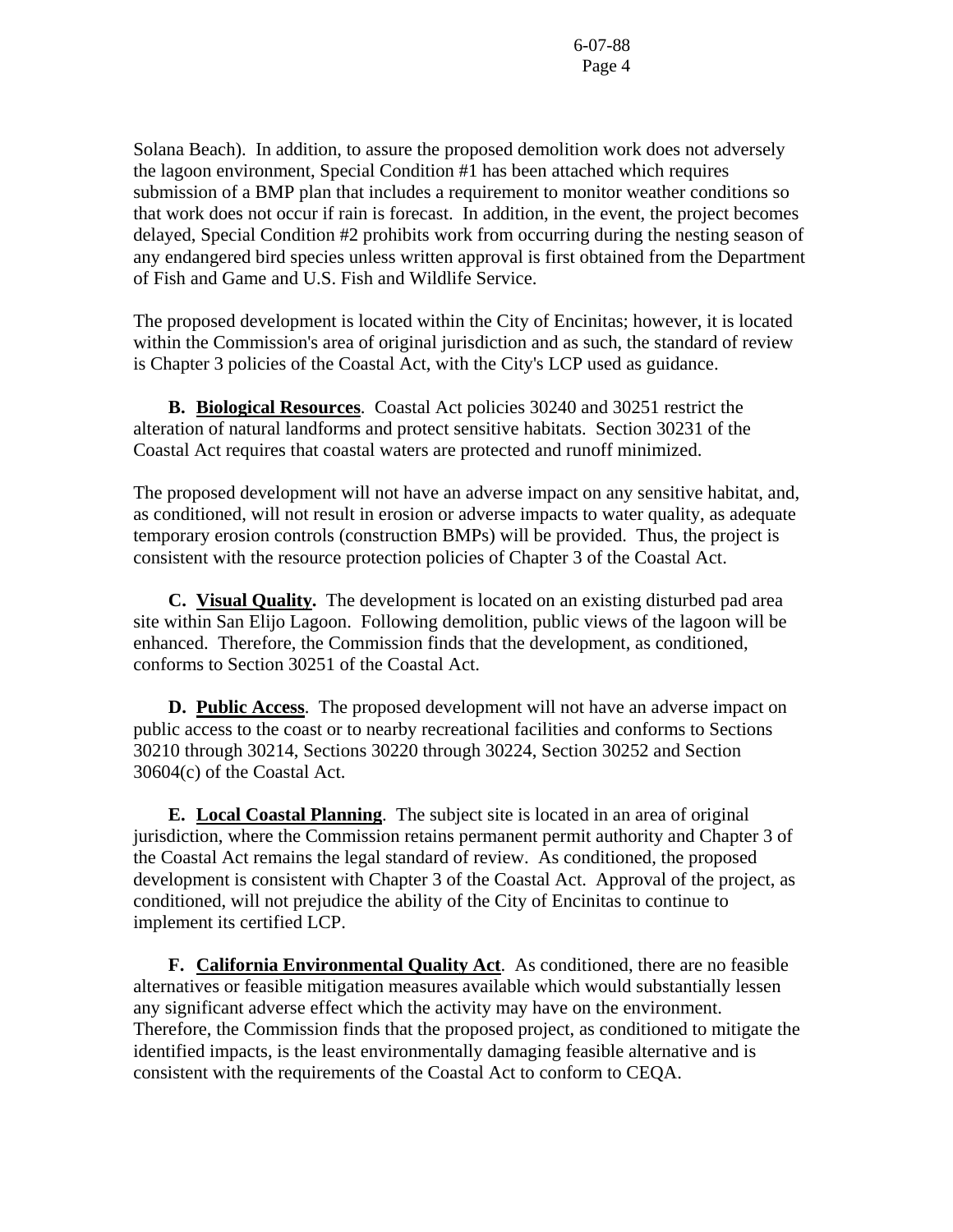### **STANDARD CONDITIONS:**

- 1. Notice of Receipt and Acknowledgment. The permit is not valid and development shall not commence until a copy of the permit, signed by the permittee or authorized agent, acknowledging receipt of the permit and acceptance of the terms and conditions, is returned to the Commission office.
- 2. Expiration. If development has not commenced, the permit will expire two years from the date on which the Commission voted on the application. Development shall be pursued in a diligent manner and completed in a reasonable period of time. Application for extension of the permit must be made prior to the expiration date.
- 3. Interpretation. Any questions of intent or interpretation of any condition will be resolved by the Executive Director or the Commission.
- 4. Assignment. The permit may be assigned to any qualified person, provided assignee files with the Commission an affidavit accepting all terms and conditions of the permit.
- 5. Terms and Conditions Run with the Land. These terms and conditions shall be perpetual, and it is the intention of the Commission and the permittee to bind all future owners and possessors of the subject property to the terms and conditions.

<sup>(\\</sup>Tigershark1\Groups\San Diego\Reports\2007\6-07-088 San Elijo Stf Rpt.doc)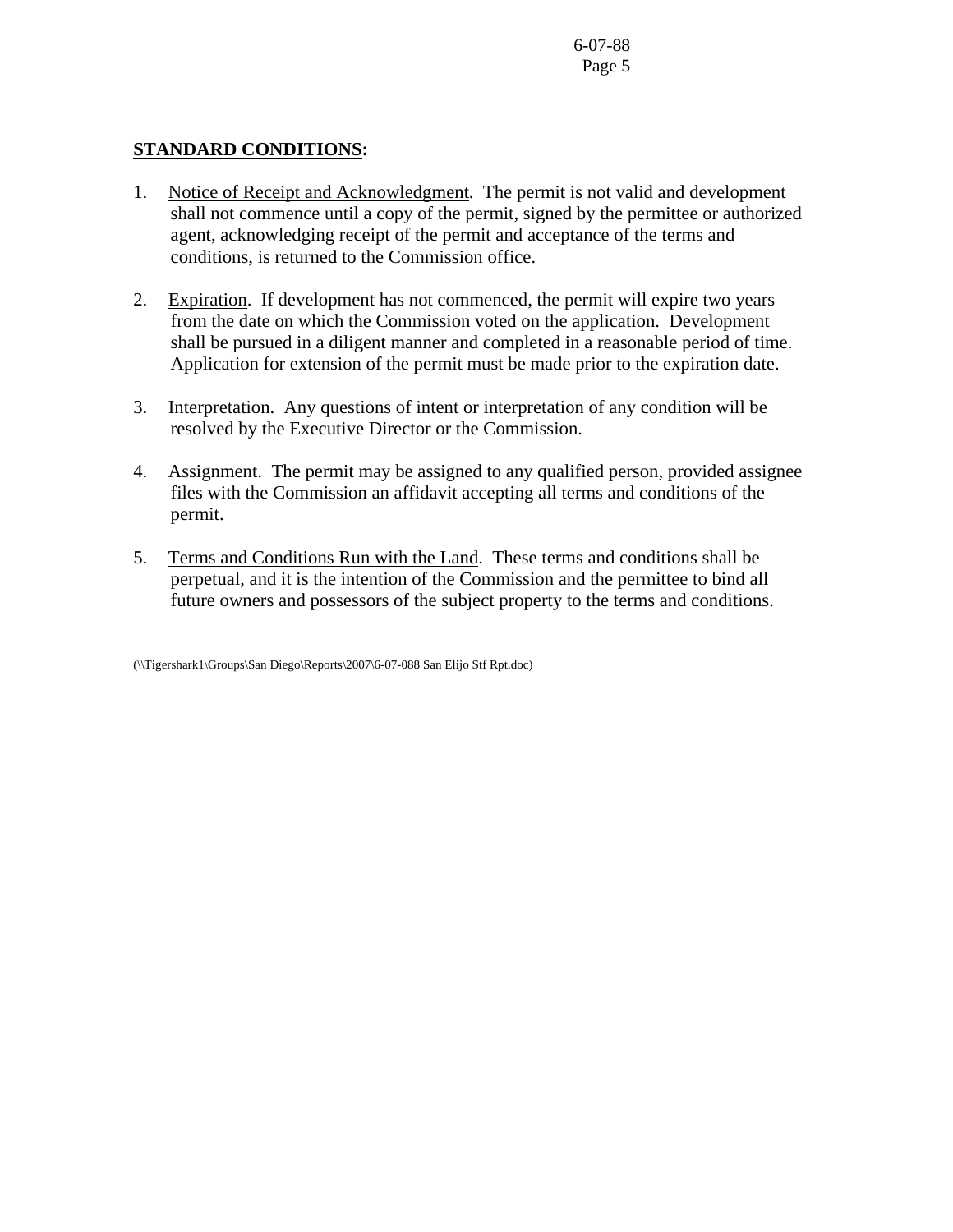